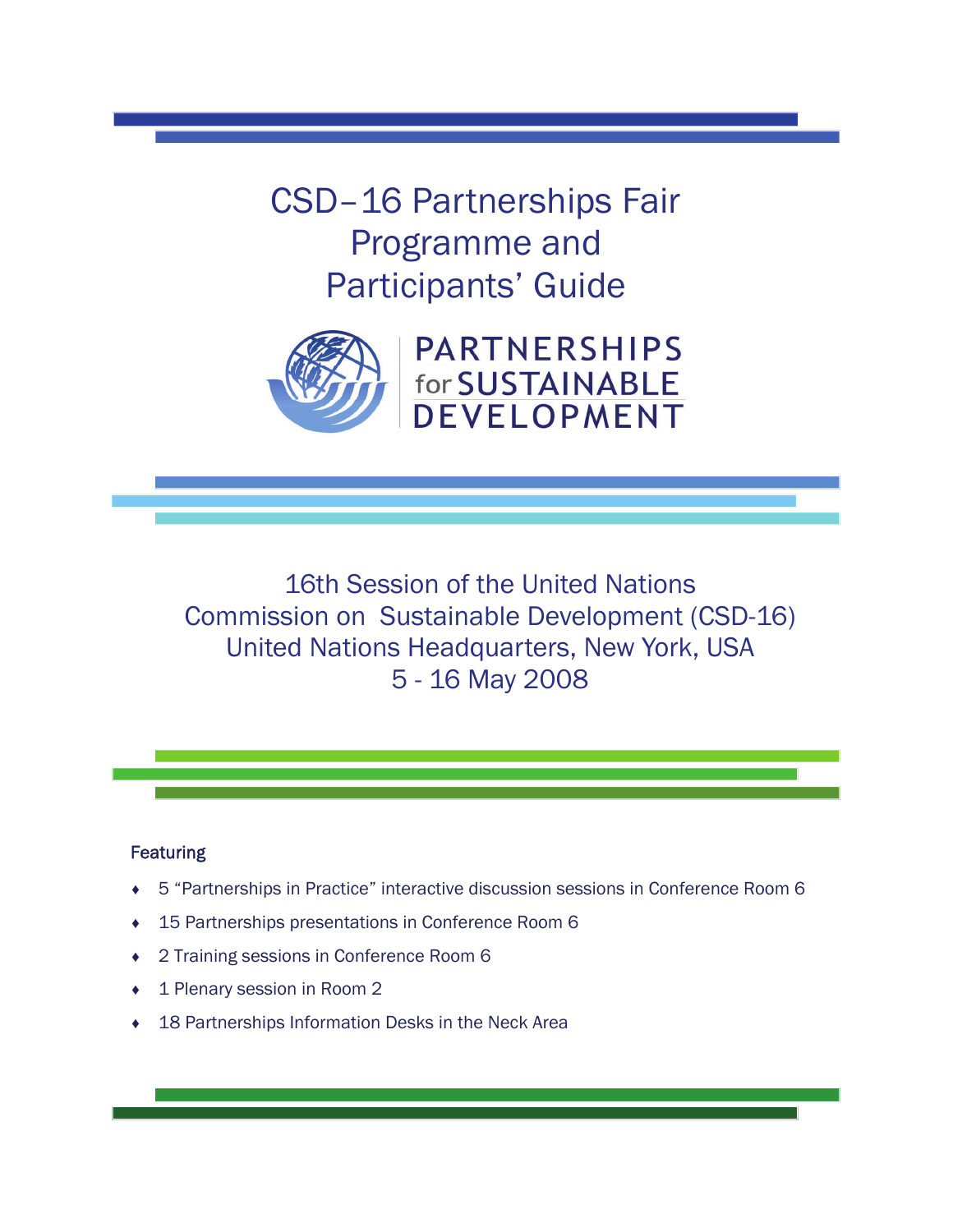## **CONTENTS**

|           | • About the CSD Partnerships Fair                                              | 2  |
|-----------|--------------------------------------------------------------------------------|----|
|           | Who can register a partnership with the CSD Secretariat?                       | З  |
| $\bullet$ | Partnerships Fair: "Partnerships in Practice" interactive thematic discussions | 4  |
| $\bullet$ | Partnerships Fair: Partnership Presentations and Training Sessions             | 6  |
| $\bullet$ | <b>Partnerships Fair: Information Desks</b>                                    |    |
|           | Registered partnerships participating in the CSD-16 Partnerships Fair          | 8  |
| $\bullet$ | Information on Partnerships WIRE                                               | 14 |

## ABOUT THE CSD PARTNERSHIPS FAIR

The Partnerships Fair at the Commission for Sustainable Development (CSD) provides a venue for registered Partnerships for Sustainable Development to showcase progress, launch new partnerships, network with existing and potential partners, create synergies between partnerships and learn from each other's experiences. The Partnerships Fair gives CSD participants an opportunity to gather information, and discuss the important contribution of these innovative initiatives towards supporting the implementation of inter-governmentally agreed sustainable development goals and objectives.

The Partnerships Fair will take place at the UN Headquarters (UNHQ) in New York from 5 to 13 May 2008, with discussion sessions running from 3:00 pm to 5:30 pm, partnerships presentations taking place from 10:00 am to 1:00 pm, training courses offered from 3:00 pm to 6:00 pm and information desks available from 10:00 am to 6:00 pm. Partnership activities will not be organized during the CSD 16 High Level Segment.

All CSD Partnerships Fair discussion sessions, partnerships presentations and training courses will take place in Conference Room 6, located near the Vienna café in the first basement of the conference building at UNHQ. The Partnerships Fair information desks will be located in the 'neck area' (the corridor between the Vienna café and the elevators in the first basement of the conference building at UNHQ). The CSD Partnerships Fair is an official part of CSD and a summary of its activities will be included in the CSD 16 Chairman's Summary. A Secretary-General's Report on Partnerships for Sustainable Development and a Background Paper with summaries of 98 registered partnerships within the CSD 16-17 implementation cycle are available for consideration/information by CSD-16.

On-line copies can be accessed at www.un.org/esa/sustdev/documents/docs\_csd16.htm. The Partnerships WIRE, a daily publication highlighting key news and photos from the Partnerships Fair activities, will also be available on-line and in hard copies during CSD 16.

\*The CSD-16 Partnerships Fair Programme and Participants' guide is completed as of 1 May 2008 and may change without advance notice. Kindly refer to the CSD Today for up-to-date information on the Partnerships Fair activities.

CSD-16 Partnerships Fair • 5 - 13 May, 2008 Page 2

Page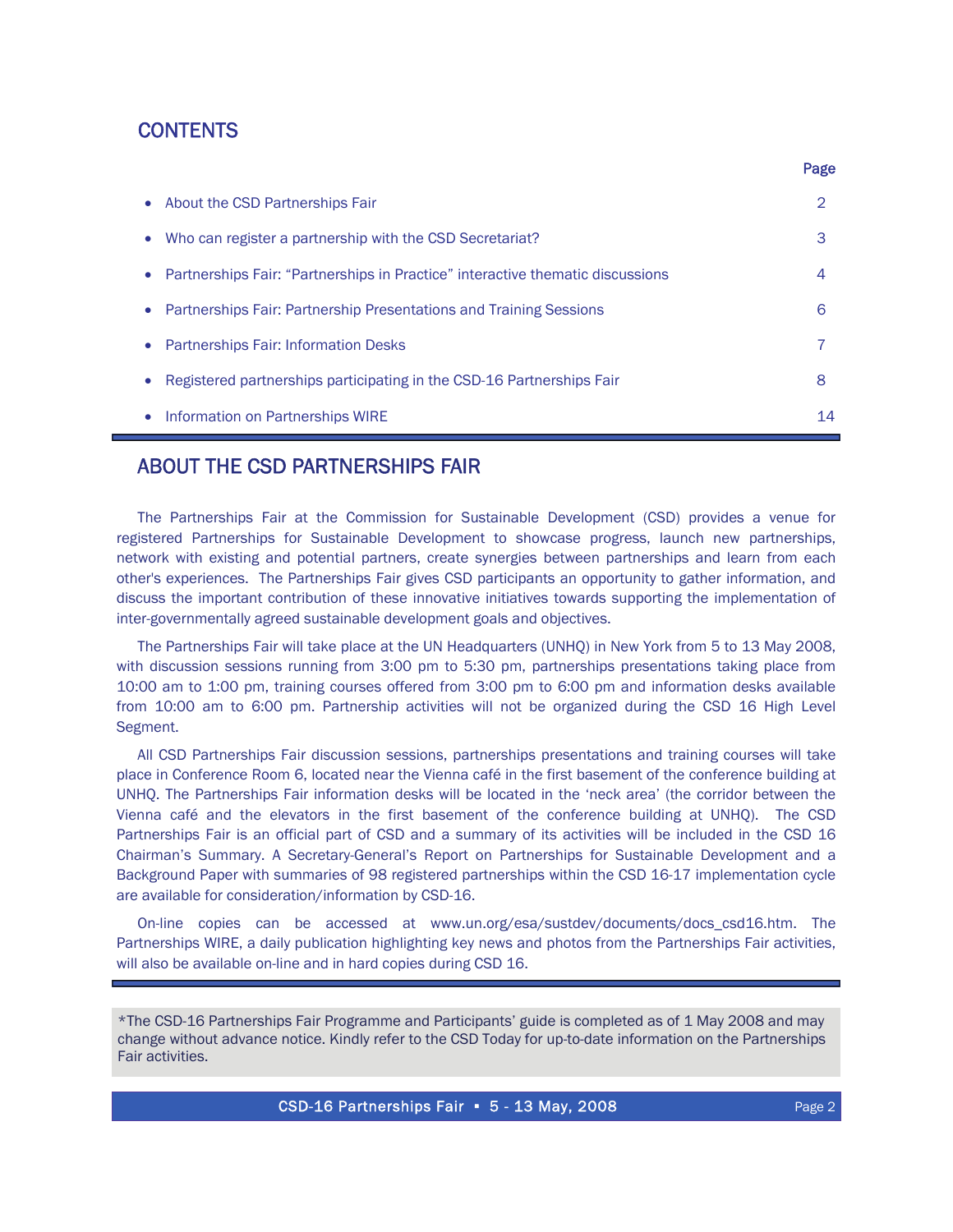## Who can register a partnership with the CSD Secretariat?

While all CSD participants, including representatives of Governments, UN system organizations, other intergovernmental organizations and accredited major groups, are welcome to attend the Partnerships Fair, only those partnerships that are registered with the CSD Secretariat can showcase their initiatives through partnership presentations, information desks and as invited speakers at CSD interactive thematic discussion sessions.

Partnership registration has numerous benefits. In addition to being able to attend the CSD Partnerships Fairs, information on registered partnerships is featured in the online CSD Partnerships database and Website, and this information forms the basis for summary reports prepared for consideration by the CSD, containing synthesized information; statistics on trends; and progress in partnership implementation (see E/CN.17/2008/10 Report of the Secretary-General on Partnerships for Sustainable Development and DESA/ DSD/2008/1 Background Paper with summaries of CSD registered partnerships for sustainable development – CSD 16-17implementation cycle).

Additional CSD Secretariat publications, such as the "Partnership Wire" and the "CSD Partnerships Fair Overview", are offered on-line to publicize and disseminate to interested audiences around the world, information on the activities and contributions of CSD registered Partnerships to the implementation of sustainable development goals and objectives.

The CSD Secretariat continues to work on improving its on-line services such as the CSD Partnerships website features and the database functions to facilitate the consideration of partnerships in CSD discussions as well as highlighting the innovative contributions of CSD partnerships through different publications and activities. We welcome your feedback in order to improve the quality of our services on disseminating information on CSD Partnerships, as mandated by the CSD. We would appreciate receiving your comments at [beyondwssd@un.org](mailto:beyondwssd@un.org)

If you are part of a partnership working in sustainable development areas, you are encouraged to register your initiative with the CSD and take advantage of these and other services offered by the CSD Secretariat. There is no deadline, no registration fee and registration is an ongoing process.

For further information on the registration process, please refer to: [http://www.un.org/esa/sustdev/partnerships/partnerships\\_registration.htm](http://www.un.org/esa/sustdev/partnerships/partnerships_registration.htm)

To access the CSD Secretariat database, please refer to: <http://webapps01.un.org/dsd/partnerships/public/browse.do>

CSD-16 Partnerships Fair • 5 - 13 May, 2008 Page 3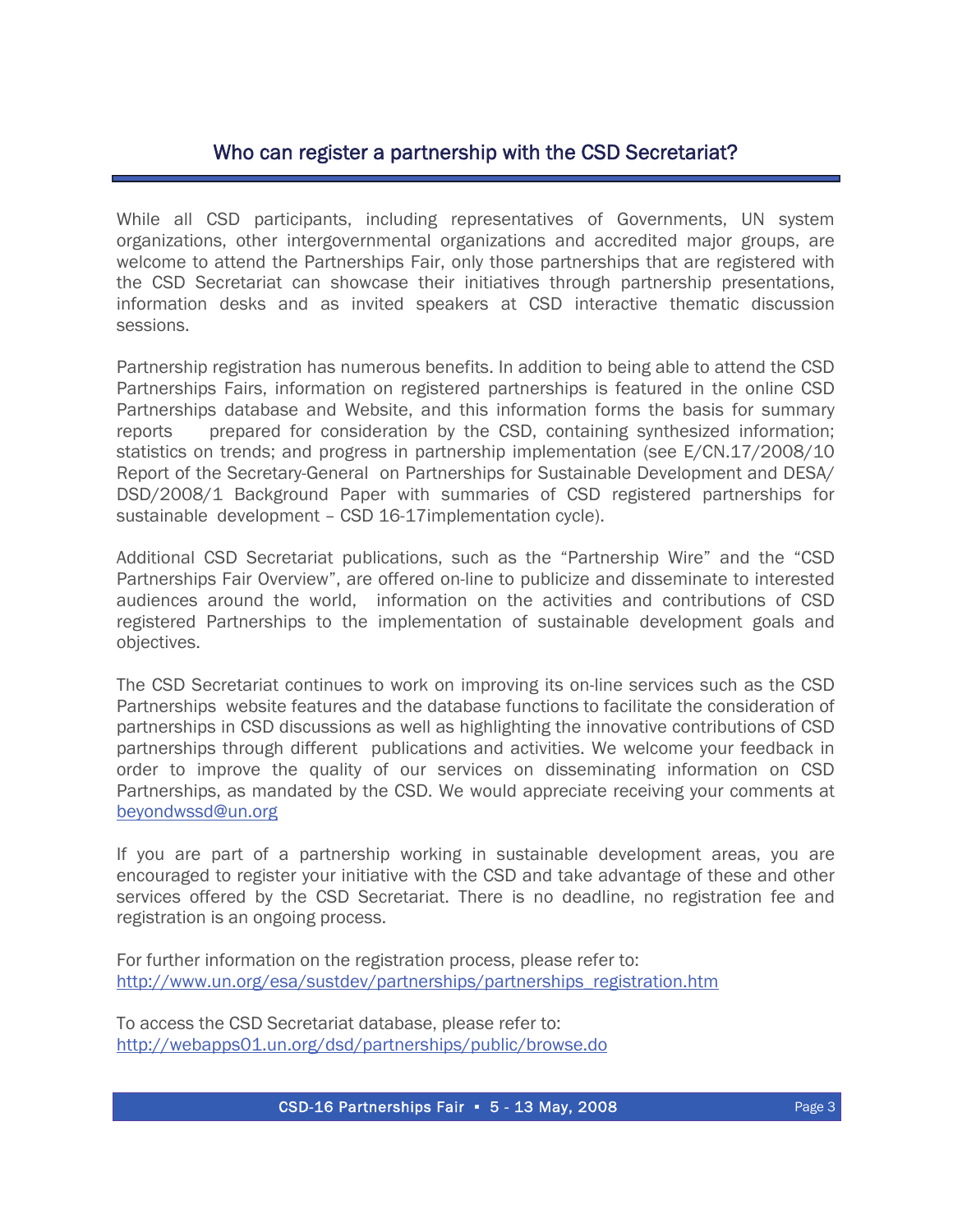## "Partnerships in Practice" interactive discussions - Conference Room 6

| Monday, MAY 5 2008<br>3pm - 5.30pm<br>Promoting and supporting<br>the role of women in<br>partnerships for<br><b>Rural Development</b>                                       | Chair: Patricia Chaves, Senior Sustainable Development Officer, Head<br>of the Partnerships Team, Division on Sustainable Development/ UN-<br><b>DESA</b><br><b>Lead Discussants:</b><br>Sabina Mensah, GRATIS Foundation and Ghana Gender and<br><b>Energy Network</b><br>Rebecca Pearl, Board Member, WOCAN<br>Lesha (B.M.) Witmer, Women for Water Partnership                                                                                                                                                                                                                                                                                                                                                               |
|------------------------------------------------------------------------------------------------------------------------------------------------------------------------------|---------------------------------------------------------------------------------------------------------------------------------------------------------------------------------------------------------------------------------------------------------------------------------------------------------------------------------------------------------------------------------------------------------------------------------------------------------------------------------------------------------------------------------------------------------------------------------------------------------------------------------------------------------------------------------------------------------------------------------|
| Tuesday, MAY 6 2008<br>3pm - 5.30pm<br>Why partnerships are<br>critical in addressing<br>desertification and<br>drought?                                                     | Chair: Dirk Pilari, Division on Sustainable Development/ UNDESA<br><b>Lead Discussants:</b><br>Marc Paquin, Senior Advisor, Médiaterre and Organisation<br>Internationale de la Francophonie and the Institut de l'Énergie et<br>de l'Environnement de la Francophonie (IEPF)<br>Michael Madjera, Federation of Evangelical Churches in Central<br>٠<br>Germany, representing Competence Platform on Energy Crop and<br>Agroforestry Systems for Arid and Semi-arid Ecosystems<br>(COMPETE)<br>Elisabeth Barsk-Rundquist, Director of Strategic Programmes -<br>٠<br>The Global Mechanism of the United Nations Convention to<br><b>Combat Desertification (UNCCD)</b><br>Friederike Knabe, Senior Research Associate, UNISFÉRA |
| Wednesday, MAY 7 2008<br>3pm - 5.30pm<br>♦<br>Partnership solutions to<br>Africa's development<br>challenges: what types of<br>partnerships and partners<br>may Africa need? | Chair: Melanie Santizo, Guatemala, Bureau Member from the Group<br>of Latin American and Caribbean Countries (GRULAC) (tbc)<br><b>Lead Discussants:</b><br>Cosmas Gitta, Chief, Division for Policy, Special United for South-<br>South Cooperation, UNDP<br>Kaddu K. Sebunya, Director of Program for Technical Design,<br>African Wildlife Foundation (AWF), Congo Basin Forest<br>Partnership<br>Dr. Abdallah Rattal, Chief of the Division for Planning, Ministry of<br>Water and the Environment, Government of Morocco                                                                                                                                                                                                    |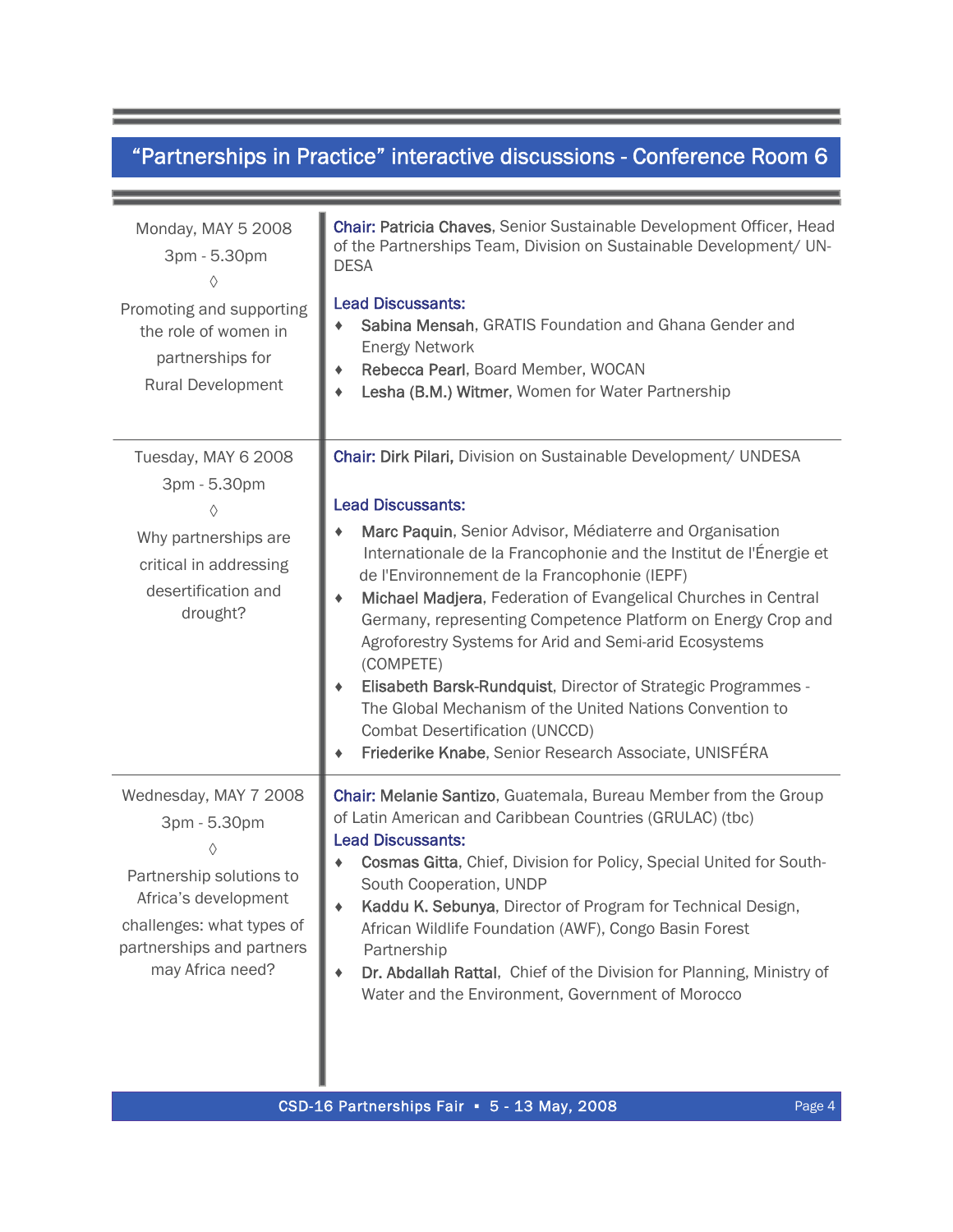## "Partnerships in Practice" interactive discussions - Conference Room 6

| Thursday, MAY 8 2008<br>3pm - 5.30pm                                         | Chair: Ralph Wahnschafft, Senior Economic Affairs Officer, Energy and<br>Transport Branch, UNDESA                                                                                                                                                                                                                                                                                                                                                                                                                     |  |  |  |
|------------------------------------------------------------------------------|-----------------------------------------------------------------------------------------------------------------------------------------------------------------------------------------------------------------------------------------------------------------------------------------------------------------------------------------------------------------------------------------------------------------------------------------------------------------------------------------------------------------------|--|--|--|
| $\langle \rangle$                                                            | <b>Lead Discussants:</b>                                                                                                                                                                                                                                                                                                                                                                                                                                                                                              |  |  |  |
| Developing partnerships<br>for agricultural<br>innovation: the<br>challenges | ◆ Howarth Bouis, Program Director of HarvestPlus - representing<br>CGIAR Challenge Program: Biofortified Crops for Improved<br><b>Human Nutrition</b><br>Sally Bunning, Land Conservation and Management Officer - FAO,<br>representing Globally Important Ingenious Agricultural Heritage Sys-<br>tems (GIAHS) partnership<br>+ Dr. Sara Scherr, President, CEO, ECOAGRICULTURE<br>+ Jennifer Vogel Bass, Communications Manager - Rainforest Alliance/<br>Raising Smallholder Farmer Income in the Developing World |  |  |  |
| Tuesday, MAY 13 2008                                                         | <b>Chair: Diane Quarless, Chief of DSD SIDS Unit</b>                                                                                                                                                                                                                                                                                                                                                                                                                                                                  |  |  |  |
| 3pm - 5.30pm                                                                 | <b>Lead Discussants:</b>                                                                                                                                                                                                                                                                                                                                                                                                                                                                                              |  |  |  |
| Creative partnering to                                                       | Dr. Tom Goreau, SIDS Partnership: Implementation of New<br>Technologies for Sustainable Development                                                                                                                                                                                                                                                                                                                                                                                                                   |  |  |  |
| enhance sustainable                                                          | Dr. Rolph Payet Global Island Partnership (GLISPA)                                                                                                                                                                                                                                                                                                                                                                                                                                                                    |  |  |  |
| development and                                                              | Erik Hagberg, SIDS Partnership: Implementation of New                                                                                                                                                                                                                                                                                                                                                                                                                                                                 |  |  |  |
| conservation in SIDS                                                         | Technologies for Sustainable Development                                                                                                                                                                                                                                                                                                                                                                                                                                                                              |  |  |  |
|                                                                              | <b>Plenary Session - Conference Room 2</b>                                                                                                                                                                                                                                                                                                                                                                                                                                                                            |  |  |  |
| Friday, MAY 9 2008                                                           | Chair: Sasa Ojdanic (Serbia), Bureau Member                                                                                                                                                                                                                                                                                                                                                                                                                                                                           |  |  |  |
| 4.30 pm - 6.00pm                                                             | Lead Discussants from CSD registered partnerships:                                                                                                                                                                                                                                                                                                                                                                                                                                                                    |  |  |  |
| $\langle \rangle$                                                            | Loren Finnell, President and CEO-Executive Director, The Resource                                                                                                                                                                                                                                                                                                                                                                                                                                                     |  |  |  |
| Dialogue with major<br>groups and                                            | Foundation, Latin American Clean Water Initiative<br>Dr. Helen Marquard, Executive Director, The SEED Initiative                                                                                                                                                                                                                                                                                                                                                                                                      |  |  |  |
| representatives of                                                           | Kaddu Sebunya, Director of Program for Technical Design, African                                                                                                                                                                                                                                                                                                                                                                                                                                                      |  |  |  |
| partnerships initiatives                                                     | Wildlife Foundation (AWF), Congo Basin Forest Partnership<br>Amanda Luxande, REEEP Regional Manager for Southern Africa,                                                                                                                                                                                                                                                                                                                                                                                              |  |  |  |
|                                                                              | Renewable Energy and Energy Efficiency Partnership (REEEP)                                                                                                                                                                                                                                                                                                                                                                                                                                                            |  |  |  |
|                                                                              | Claire Servini, Italian Trade Commission, Global Bioenergy<br>Partnership (GBEP)                                                                                                                                                                                                                                                                                                                                                                                                                                      |  |  |  |
|                                                                              | Sustainable Agriculture and Rural Development (SARD) Initiative:                                                                                                                                                                                                                                                                                                                                                                                                                                                      |  |  |  |
|                                                                              | People Shaping their Sustainable Futures (tbc)                                                                                                                                                                                                                                                                                                                                                                                                                                                                        |  |  |  |
| CSD-16 Partnerships Fair • 5 - 13 May, 2008<br>Page 5                        |                                                                                                                                                                                                                                                                                                                                                                                                                                                                                                                       |  |  |  |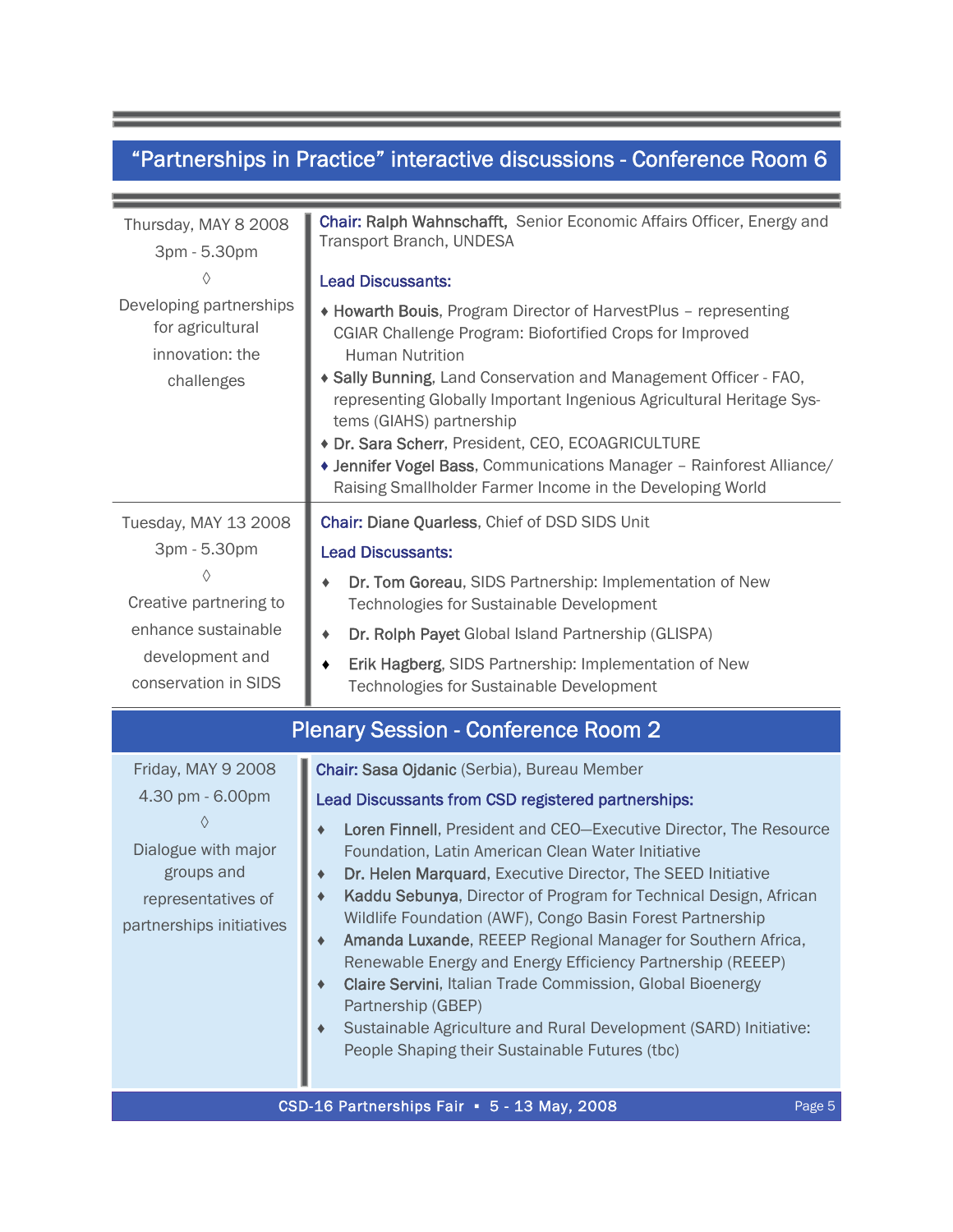## Partnership Presentations/ Training Sessions - Conference Room 6

## Partnership Presentations

## Tuesday, MAY 6

- ◆ 10.00 10.55: International Partnership for Sustainable Development in Mountain **Regions**
- ♦ 11.00 11.55: Farmer's Relief Project
- ◆ 12.00 12.55: Ecosystem Health and Sustainable Agriculture (EHSA)

## Thursday, MAY 8

- ♦ 10.00 10.55: International Model Forest Network
- ♦ 11.00 11.55: EcoAgriculture Partners
- ♦ 12.00 12.55: Congo Basin Forest Partnership

## Friday, MAY 9

- ♦ 10.00 10.55: Vinyl 2010
- ♦ 11.00 11.55: Marrakech Task Force "Cooperation with Africa"
- ♦ 12.00 12.55: Sustainable Agriculture and Rural Development Initiative (SARD): Collaborations of Major Groups and Governments to advance SARD

## Monday, MAY 12

- ◆ 10.00 10.55: Recovery of the circuit of four lakes
- ◆ 11.00 11.55: Network of European Alimentary Culture (NEAC)
- $\triangleleft$  12.00 12.55: LP Gas Rural Energy **Challenge**

## Tuesday, MAY 13

- ♦ 10.00 10.55: SIDS Partnership: Implementation of New Technologies for Sustainable Development
- ♦ 11.00 11.55: Global Water Partnership
- $\triangleleft$  12.00 12.55: The SEED Initiative

## Training Sessions

Wednesday, MAY 7, 10am - 1pm

♦ BUILDING EFFECTIVE PARTNERSHIP PROGRAMS FOR SUSTAINABILITY

 *Sponsor: Government of the USA* 

♦ *Training session*: Fundamentals in Design & Operation of Effective Partnership Programs  $(10:00 - 11:30am)$ 

- Stephan D. Sylvan, Partnership Programs Coordinator, National Center for Environmental Innovation, U.S. EPA

♦ *Panel Dialogue* – "Sustainable Development Partnerships, What Have We Learned?"

 $(11:30am - 1:00pm)$ 

- Jay Benforado (Moderator), U.S. Department of **State** 

- Geoffrey Hamilton, Chief, Cooperation and Partnerships Section, UNECE

- Patricia Solís, Director of Research and Outreach, Association of American Geographers, My Community, Our Earth: Geographic Learning for Sustainable Development (MyCOE)

- Stephan Sylvan, Partnership Programs Coordinator, National Center for Environmental Innovation, U.S. EPA

- Derek Vollmer, Associate Program Officer, Science and Technology for Sustainability Program, U.S. National Academy of Sciences

## Monday, MAY 12, 3pm - 6pm

♦ AN INTRODUCTION TO EVALUATING CROSS- SECTOR PARTNERSHIPS

**Sponsor:** The Partnering Initiative. International Business Leaders Forum  *Trainer*: Dr. Darian Stibbe, Development Director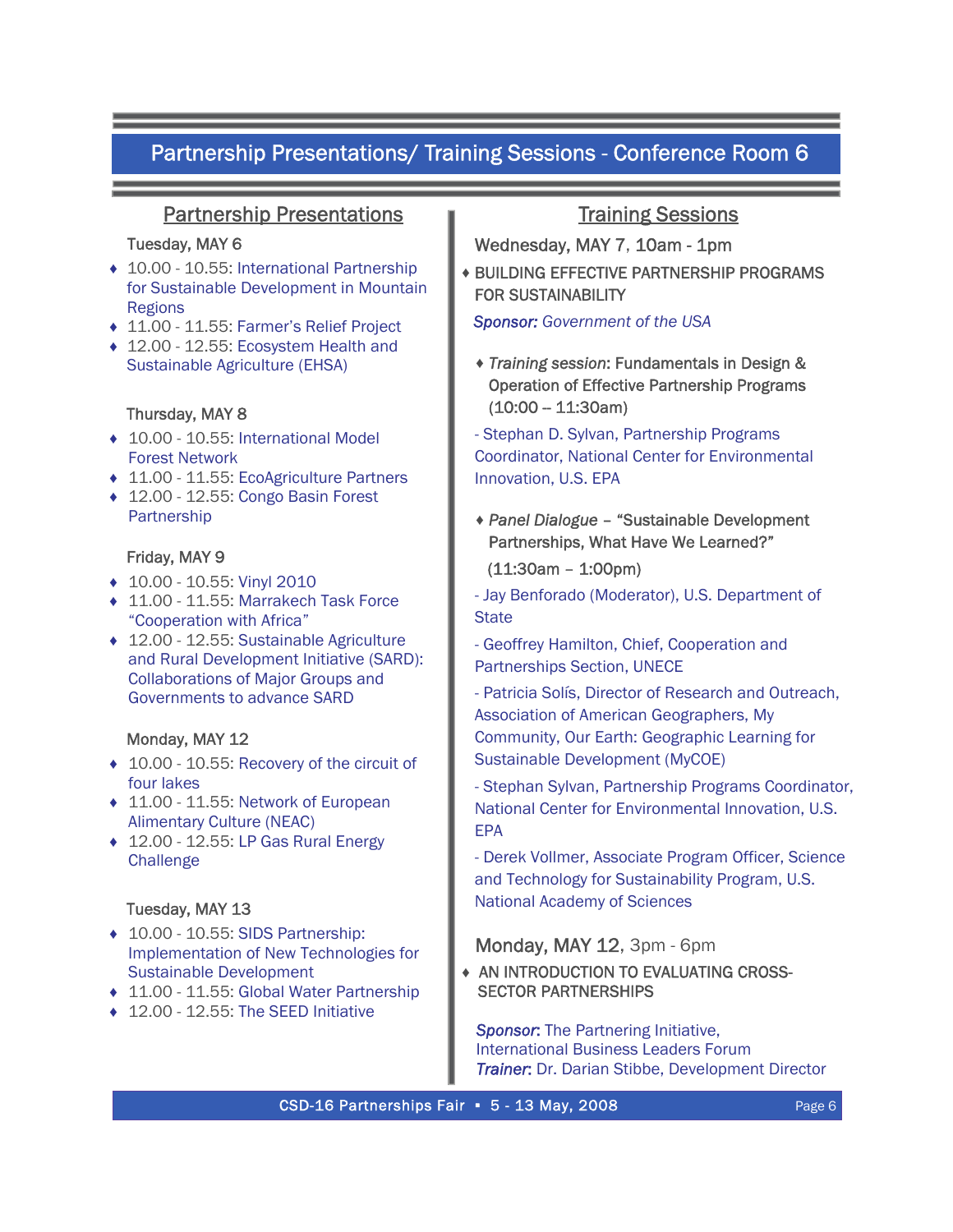## Information Desks - Neck Area, Basement 1

## Information Desks

(Information desks are open from 10am - 6pm)

## Tuesday, MAY 6

- ♦ International Partnership for Sustainable Development in Mountain Regions
- ♦ Farmer's Relief Project

## Wednesday, MAY 7

- ♦ Mediaterre
- ♦ COMPETE

## Thursday, MAY 8

- ♦ EcoAgriculture Partners
- ♦ Invasive Species Compendium Consortium
- ♦ My Community, Our Earth

## Friday, MAY 9

- ♦ CGIAR Challenge Program: Biofortified Crops for Improved Human Nutrition
- ♦ Vinyl 2010
- ♦ Global Land Tool Network (GLTN)

## Monday, MAY 12

- ♦ SIDS Partnership: Implementation of New Technologies for Sustainable Development
- ♦ Network of European Alimentary Culture (NEAC)
- ♦ Recovery of the Circuit of Four Lakes
- ♦ The SEED Initiative

## Tuesday, MAY 13

- ♦ Global Water Partnership (GWP)
- ♦ Northern Water Network
- ♦ Partners for Water and Sanitation (Paws)
- ♦ Water Programme for Environmental Sustainability (WPA II)

## Touch screen information stations

Following positive feedback from CSD-15, the CSD Secretariat has decided to bring back touch screen information stations for all participants to use during the 16th Session of the Commission on Sustainable Development.

Touch screen information stations will feature the latest news on the CSD-16 session, including Partnerships Fair information. Participants will also be able to download relevant documentation from the Commission on Sustainable Development and the Partnerships Web site.

Touch screen information stations will be available from 10am - 6pm during the CSD -16, and will be located in the neck area, near the Vienna café in Basement 1, of the United Nations.

We encourage you to give them a try and remain up-to-date with the latest information on CSD activities.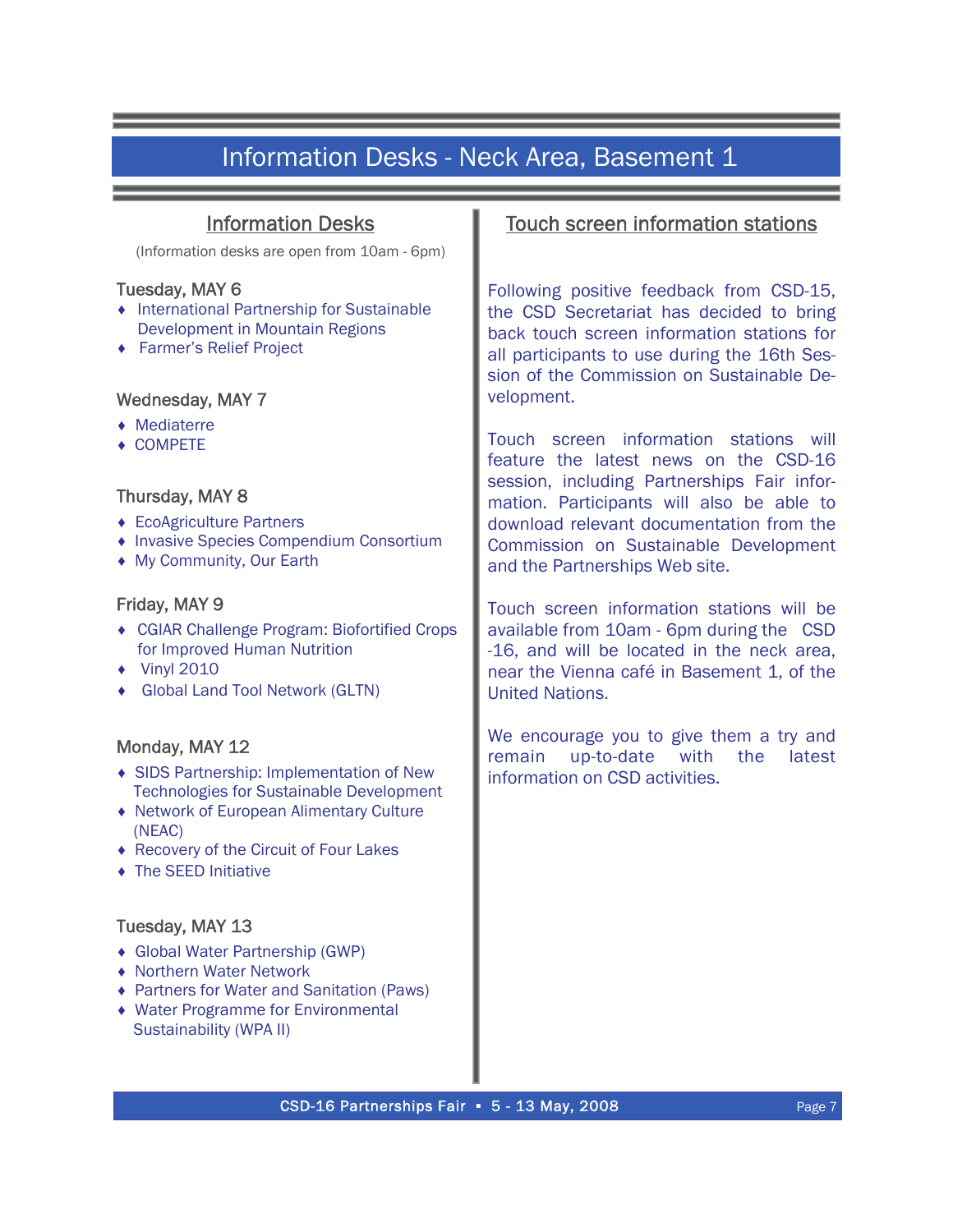| Registered partnerships participating in the CSD-16 Partnerships Fair                                                                                                                                                                                                                                                                                                                                                                                                                                                                                                                                                                                                                                                                                                                    |                                                                                                                                                                                             |  |  |  |
|------------------------------------------------------------------------------------------------------------------------------------------------------------------------------------------------------------------------------------------------------------------------------------------------------------------------------------------------------------------------------------------------------------------------------------------------------------------------------------------------------------------------------------------------------------------------------------------------------------------------------------------------------------------------------------------------------------------------------------------------------------------------------------------|---------------------------------------------------------------------------------------------------------------------------------------------------------------------------------------------|--|--|--|
| CGIAR Challenge Program: Biofortified Crops for Improved<br><b>Human Nutrition</b><br>The Biofortification Challenge Program seeks to bring the full potential of<br>agricultural and nutrition science and research to bear on the persistent<br>problem of micronutrient malnutrition by breeding staple food crops that are<br>rich in micronutrients, a process referred to as "biofortification".<br>The<br>program focuses on three micronutrients that are widely recognized by the<br>World Health Organization (WHO) as limiting: iron, zinc, and vitamin.                                                                                                                                                                                                                      | At the CSD-16 Partnerships Fair<br>Thematic discussion: Agriculture<br>8 May, 3pm - 5.30pm<br>٠<br>Information desks:<br>9 May, 10am - 6pm<br>۰                                             |  |  |  |
| Competence Platform on Energy and Agroforestry Systems for<br>Arid and Semi-Arid Ecosystems Africa (COMPETE)<br>COMPETE aims to stimulate bioenergy implementation in Africa by establish-<br>ing a platform for policy dialogue and capacity building in the major multi-<br>lateral and bi-lateral funding organizations and key stakeholders throughout<br>the bioenergy provision and supply chains. Since its start in 2007, studies<br>on current and improved land use are under way for several African coun-<br>tries focusing on the sustainable provision of bioenergy. COMPETE is cur-<br>rently engaged in overview studies on national and regional policies and<br>strategies for Sub-Saharan Africa in the field of energy crops, agro-forestry<br>systems and biofuels. | At the CSD-16 Partnerships Fair<br>Thematic discussion:<br><b>Desertification and Drought</b><br>6 May, 3pm - 5.30pm<br>٠<br>Information desks:<br>7 May, 10am - 6pm                        |  |  |  |
| Congo Basin Forest Partnership<br>The Congo Basin Forest Partnership (CBFP) aims to promote the sustainable<br>management of the Congo Basins' forests and wildlife by improving<br>communication, cooperation, and collaboration among all the partners.<br>Through the partnership, it aims to promote transparency and information<br>sharing to assist partners and their associates to work better. Principal<br>objectives include, the preservation of the biodiversity and ecology of the<br>forest and wildlife, placing their protection and use on a sustainable basis for<br>the long-term benefit of the region's inhabitants.                                                                                                                                              | At the CSD-16 Partnerships Fair<br>Presentation:<br>8 May, 12:00 - 12:55 pm                                                                                                                 |  |  |  |
| <b>EcoAgriculture Partners</b><br>In order to increase food production, reduce rural poverty and conserve<br>biodiversity and ecosystem services, the ECOAGRICULTURE partnership aims<br>to promote science, practice and policy for land use systems.<br>ECOAGRICULTURE produces catalyzing research and land-use innovation<br>with farmers and conservationists; capacity building; education and public<br>awareness; enabling policies; and resource mobilization. Some of the<br>expected results include support for on-going ecoagriculture field projects<br>and community based initiatives; identification and publication of<br>communities managing successful ecoagriculture systems; and, promotion<br>of ecoagriculture education, training and capacity building.       | At the CSD-16 Partnerships Fair<br>Thematic discussion: Agriculture<br>8 May, 3pm- 5.30pm<br>٠<br>Presentation:<br>8 May, 11:00 - 11:55 am<br><b>Information Desk:</b><br>8 May, 10am - 6pm |  |  |  |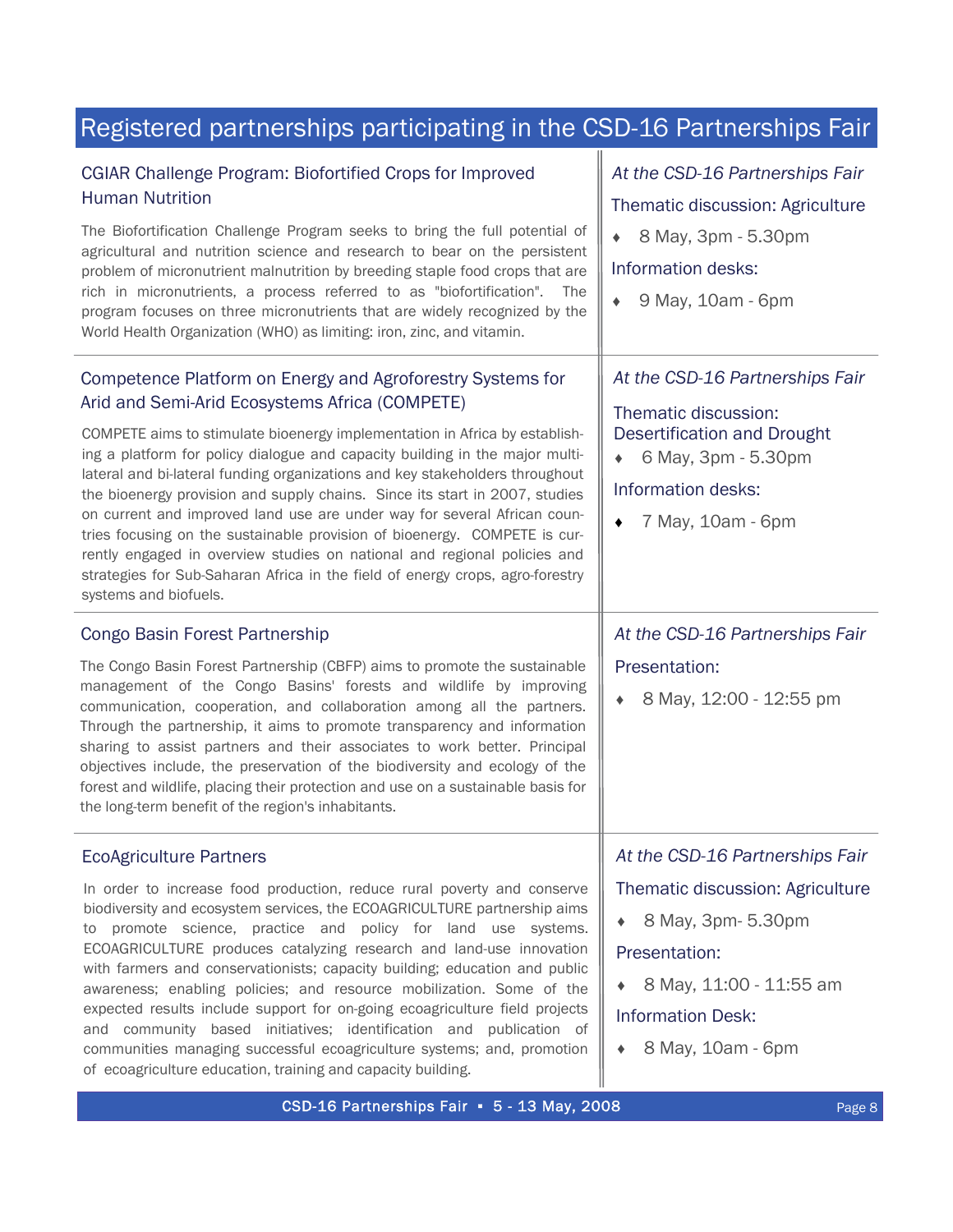### Ecosystem Health and Sustainable Agriculture (EHSA) *At the CSD-16 Partnerships Fair*  Presentation: ♦ 6 May, 12:00 - 12:55 pm The aim of the partnership is to develop a new educational package on Ecosystem Health and Sustainable Agriculture and transfer knowledge on sustainable agriculture, land use, rural development, ecosystem health and management to teachers, students and professionals in the Baltic Sea Region in Europe, and in the Great Lakes Region in the USA and Canada. This partnership also represents a cooperation between agronomists, veterinarians, nature geographers, biologists, chemists, animal scientists, wildlife biologists, public health professionals, economists, business and policy experts. Farmer's Relief Project *At the CSD-16 Partnerships Fair*  Presentation: ♦ 6 May, 11.00 - 11.55 am Information desk: ♦ 6 May, 10am - 6pm Global Water Partnership *At the CSD-16 Partnerships Fair*  Presentation: ♦ 13 May, 11:00 - 11:55 am Information desk:  $\arrow$  13 May, 10am - 6pm Registered partnerships participating in the CSD-16 Partnerships Fair The Farmer Relief Project aims to help the poorest farmers and their families in India to gain economic security through sustainable practices and diversifying their means of support. Specifically, the project seeks to reduce the suicide rate among poor Indian farmers suffering from debt and crop failure in the states of Maharashtra, Andhra Pradesh, Kerala and Karnatika through providing scholarships for educating children, vocational training for women and helping the farmers make the transition to more sustainable practices. Global Land Tool Network **At the CSD-16 Partnerships Fair At the CSD-16 Partnerships Fair** Information desk:  $\bullet$  9 May, 10 am – 6 pm The Global Land Tool Network's (GLTN) main objective is to contribute to poverty alleviation and the MDGs through land reform, improved land management and security of tenure. The GLTN originates from requests made by Member States and local communities world-wide to UN-HABITAT, who initiated the network in cooperation with the Swedish International Development Cooperation Agency (Sida), the Norwegian Ministry of Foreign Affairs and the World Bank, in 2006. GLTN seeks to: (a) Increase global knowledge, awareness and tools to support pro-poor and gender sensitive land management; and, (b) Strengthen capacity in selected countries to apply pro-poor and gender sensitive tools to improve the security of tenure of the poor in line with the recommendations regarding UN Reform and the Paris Declaration on Aid Effectiveness. The Global Water Partnership brings various organisations involved in water management together, including: government agencies, public institutions, private companies, professional organizations, multilateral development agencies and others committed to the Dublin-Rio principles. With a mission to "*support countries in the sustainable management of their water resources*", this partnership actively identifies critical knowledge needs at global, regional and national levels, helps design programs for meeting these needs, and serves as a mechanism for alliance building and information exchange on integrated water resources management.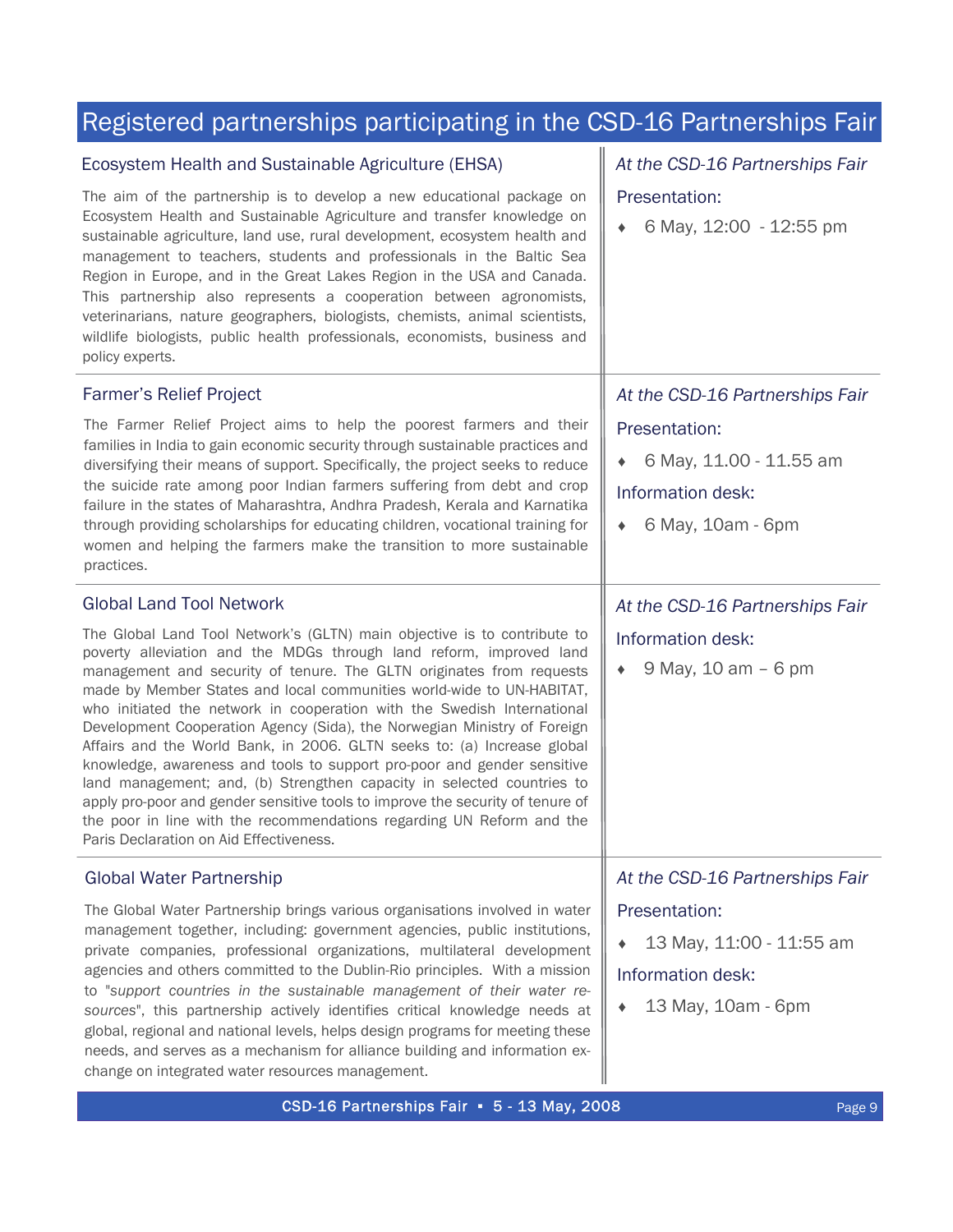| Registered partnerships participating in the CSD-16 Partnerships Fair                                                                                                                                                                                                                                                                                                                                                                                                                                                                                                                                                                                                                                           |                                                                                  |  |  |
|-----------------------------------------------------------------------------------------------------------------------------------------------------------------------------------------------------------------------------------------------------------------------------------------------------------------------------------------------------------------------------------------------------------------------------------------------------------------------------------------------------------------------------------------------------------------------------------------------------------------------------------------------------------------------------------------------------------------|----------------------------------------------------------------------------------|--|--|
| <b>International Model Forest Network</b>                                                                                                                                                                                                                                                                                                                                                                                                                                                                                                                                                                                                                                                                       | At the CSD-16 Partnerships Fair                                                  |  |  |
| The International Model Forest Network (IMFN) is a voluntary association of<br>partners from around the world working toward the common goal of<br>sustainable management of forest landscapes and natural resources. The<br>IMFN is based on an innovative approach that combines the social, cultural<br>and economic needs of local communities with the long-term sustainability<br>of forest landscapes. The more than 40 model forests operating around the<br>world make up the international network. Model forests are primarily about<br>people, the communities they live in and the sustainable management of the<br>landscapes and resources they rely on.                                         | Presentation:<br>8 May, 10.00 - 10.55 am<br>٠                                    |  |  |
| International Partnership for Sustainable Development in<br>Mountain Regions (Mountain Partnership)<br>The Mountain Partnership is an evolving, voluntary alliance of partners<br>dedicated to improving the well-being, livelihoods and opportunities of                                                                                                                                                                                                                                                                                                                                                                                                                                                       | At the CSD-16 Partnerships Fair<br>Presentation:<br>6 May, 10.00 - 10.55 am<br>۰ |  |  |
| mountain people and the protection and stewardship of mountain<br>environments around the world. The Mountain Partnership taps the wealth<br>and diversity of resources, knowledge, skills and expertise of its members to<br>support positive change in mountain areas. Commitment to the Mountain<br>Partnership has increased rapidly at the country, regional and international<br>levels and concrete action is now underway to improve the lives of mountain<br>people and protect mountain environments around the world.                                                                                                                                                                                | Information desk:<br>6 May, 10am - 6pm<br>٠                                      |  |  |
| <b>Invasive Species Compendium Consortium</b>                                                                                                                                                                                                                                                                                                                                                                                                                                                                                                                                                                                                                                                                   | At the CSD-16 Partnerships Fair                                                  |  |  |
| The partnership develops a comprehensive and authoritative knowledge<br>base that will be applied as a powerful reference source improving access to<br>knowledge to assist in the identification of invasive species (IS), determine<br>their impacts, help achieve rapid response to their effects, and deliver<br>management and policy solutions. It also aims to enhance global knowledge<br>of the threat of invasive species to native species and to native ecosystems;<br>develop a global, web-based Invasive Species Compendium (ISC); and lastly,<br>commission and compile comprehensive global knowledge on invasive<br>species covering all taxa found in agroecosystems and natural ecosystems. | Information desk:<br>8 May, 10am - 6pm<br>$\blacklozenge$                        |  |  |
| LP Gas Rural Energy Challenge                                                                                                                                                                                                                                                                                                                                                                                                                                                                                                                                                                                                                                                                                   | At the CSD-16 Partnerships Fair                                                  |  |  |
| The LP Gas Rural Energy Challenge partnership addresses concrete barriers<br>to meeting the thermal energy needs (heating, cooking, and heat using<br>productive processes) of rural and peri-urban populations in developing<br>countries through expanded use of liquefied petroleum gas (LPG). The key<br>issue this initiative aims to address are market and technical barriers to the<br>expanded use of LPG and to design local partnerships, business models and<br>financing mechanisms to overcome these barriers.<br>This will be<br>accomplished through local dialogue processes and partnerships involving<br>all relevant stakeholders.                                                          | Presentation:<br>12 May, 12:00 - 12:55 pm<br>٠                                   |  |  |
| CSD-16 Partnerships Fair • 5 - 13 May, 2008<br>Page 10                                                                                                                                                                                                                                                                                                                                                                                                                                                                                                                                                                                                                                                          |                                                                                  |  |  |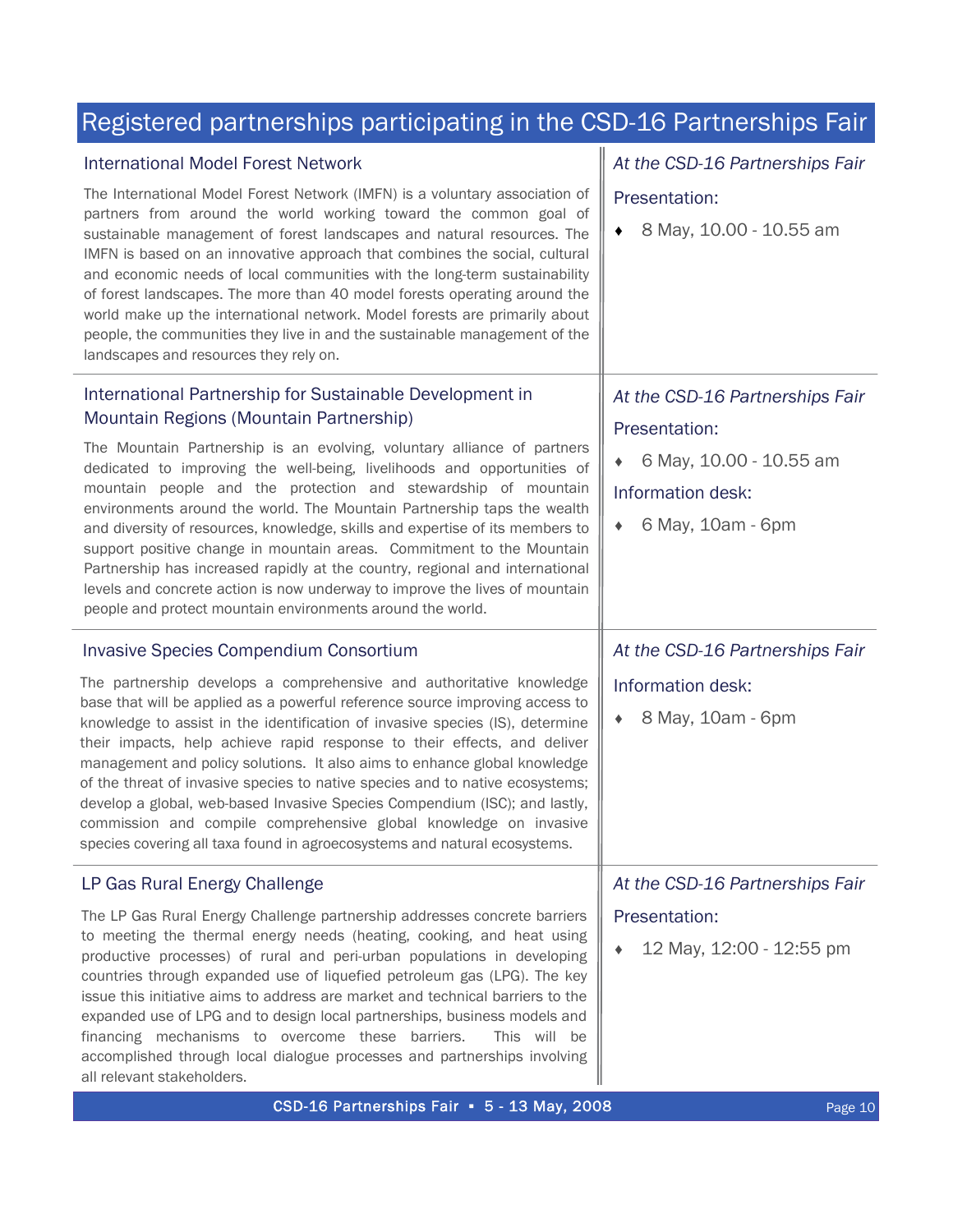## Registered partnerships participating in the CSD-16 Partnerships Fair

### Marrakech Task Force on Cooperation with Africa **At the CSD-16 Partnerships Fair** *At the CSD-16 Partnerships Fair*

The Marrakech Task Force on Cooperation with Africa aims to strengthen existing organizational structures and establish new ones to promote sustainable consumption and production (SCP) in all African countries (e.g. supporting the development of national action plans on SCP). In addition, the partnership seeks to also support projects for implementing sustainable consumption and production methods and the integration and mainstreaming of environmental education in African schools and universities; and promote sustainable procurement by governmental organizations through training courses and awareness-raising.

This partnership aims to create an information and discussion platform for sustainable development that is accessible to the various groups concerned with facilitating exchanges, and integration of the available data on a network of internet sites, distributed throughout the French-speaking world. It also seeks to develop the use of the French language regarding these topics, for the sake of linguistic plurality at the international level, thereby helping to reinforce the capacities of French-speaking participants, especially

in the organization of preliminary debates for major conferences.

#### Presentation:

♦ 9 May , 11:00 to 11:55 am

## Mediaterre **At the CSD-16 Partnerships Fair At the CSD-16 Partnerships Fair At the CSD-16 Partnerships Fair**

Thematic discussion: Desertification and Drought

♦ 6 May, 3pm - 5.30pm

## Information Desk:

♦ 7 May, 10am - 6pm

## My Community, Our Earth (MyCOE) **At the CSD-16 Partnerships Fair At the CSD-16 Partnerships Fair**

The general goal of My Community, Our Earth - Geographic Learning for Sustainable Development is to build geographically literate generations able to use this knowledge in their everyday lives to bring about true sustainable development. In particular, the Program seeks to provide students and international leaders with the opportunity to discover and address real issues in their communities and their regions with respect to sustainable development issues, particularly Agenda 21, WSSD topics, CSD themes, and the Millennium Development Goals.

### Network of European Alimentary Culture (NEAC) **At the CSD-16 Partnerships Fair** and the CSD-16 Partnerships Fair

The Network of European Alimentary Culture (NEAC) focuses on promoting a strong European identity which is viewed as essential and complementary to a strong local/regional identity. Activities being carried out in relation to this partnership include: thematic conferences, contact seminars, youth meetings, and study visits for education specialists. This project is highly supportive of equal opportunities for all marginalized groups, including those with disabilities, women, and different races.

Information Desk:

♦ 8 May, 10am - 6pm

### Presentation:

 $\div$  12 May, 11:00 - 11:55 am

## Information Desk:

♦ 12 May, 10am - 6pm

CSD-16 Partnerships Fair  $\cdot$  5 - 13 May, 2008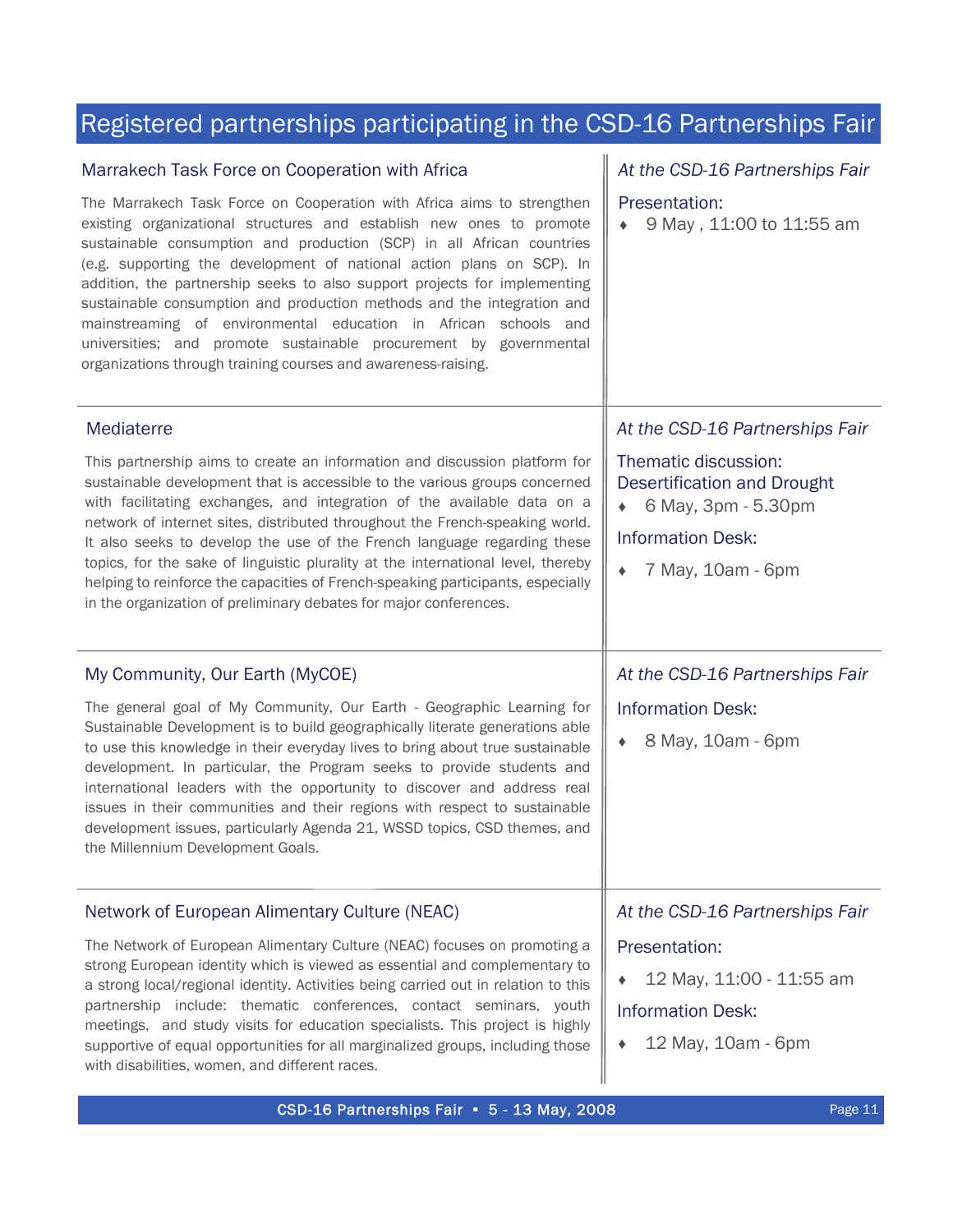## Registered partnerships participating in the CSD-16 Partnerships Fair

The Northern Water Network is a network of country level water partnerships in the global North, which aims to encourage the creation of national partnerships in industrialized countries to deal with unresolved and emerging water issues within the countries. It also facilitates the development of networks among industrialized countries to exchange experiences and good practices of water resources, and services management and interact with partnerships in developing countries, and lastly; brings water issues in industrialized countries to the World Water Forums, and other global events to be discussed in multi-stakeholder sessions and to be presented to politicians and decision-makers.

## Partners for Water and Sanitation (PAWS) **At the CSD-16 Partnerships Fair** and Sanitation (PAWS)

Partners for Water and Sanitation (PAWS) is a not-for-profit partnership whose members come from government, the private sector and civil society. It aims to help improve access to safe water and sanitation for people in four African countries, using expertise from the UK water industry. By using the wide range of skills from these partners to provide advice and support to projects on the request of our partner countries, PAWS works to build capacity through knowledge transfer in the water and sanitation sector to help to provide a sustainable solution.

## Raising Smallholder Farmer Income in the Development World: New Business Models for Sustainable Trading Relationships

This partnership aims to develop and implement new trading relationships  $\parallel$   $\arrow$  8 May, 3pm - 5.30pm that will reduce rural poverty and improve environmental quality by creating higher income market opportunities for small producers that also reward environmental stewardship. More specific objectives include: to develop a set of business models that support sustainable smallholder and rural labourer inclusion in high-value, formal export and domestic markets; to apply these new business models; to expand these validated business models through existing and new supply chain partnerships.

## Recovery of the Circuit of Four Lakes **At the CSD-16 Partnerships Fair At the CSD-16 Partnerships Fair**

This partnership aims to investigate the extent of contamination of the lakes and of the impact on the environment in the area, and evaluate the various geographic spaces near the lakes to determine the areas most contaminated. In completing this task, the partnership performed seven laboratory tests on the waters of Lake Acopia (near banks and center of lake). So far, the partnership has concluded that there is a need to clean the lakes waters and banks of existing solid trash, and to prevent further chemical contamination from detergents and pharmaceutical discards.

## Northern Water Network **At the CSD-16 Partnerships Fair** At the CSD-16 Partnerships Fair

### Information Desk:

♦ 13 May, 10am - 6pm

#### Information Desk:

13 May, 10am - 6pm

## *At the CSD-16 Partnerships Fair*  Thematic discussion: Agriculture

## Presentation:

♦ 12 May, 10:00 - 10:55am

## Information desk:

12 May, 10am - 6pm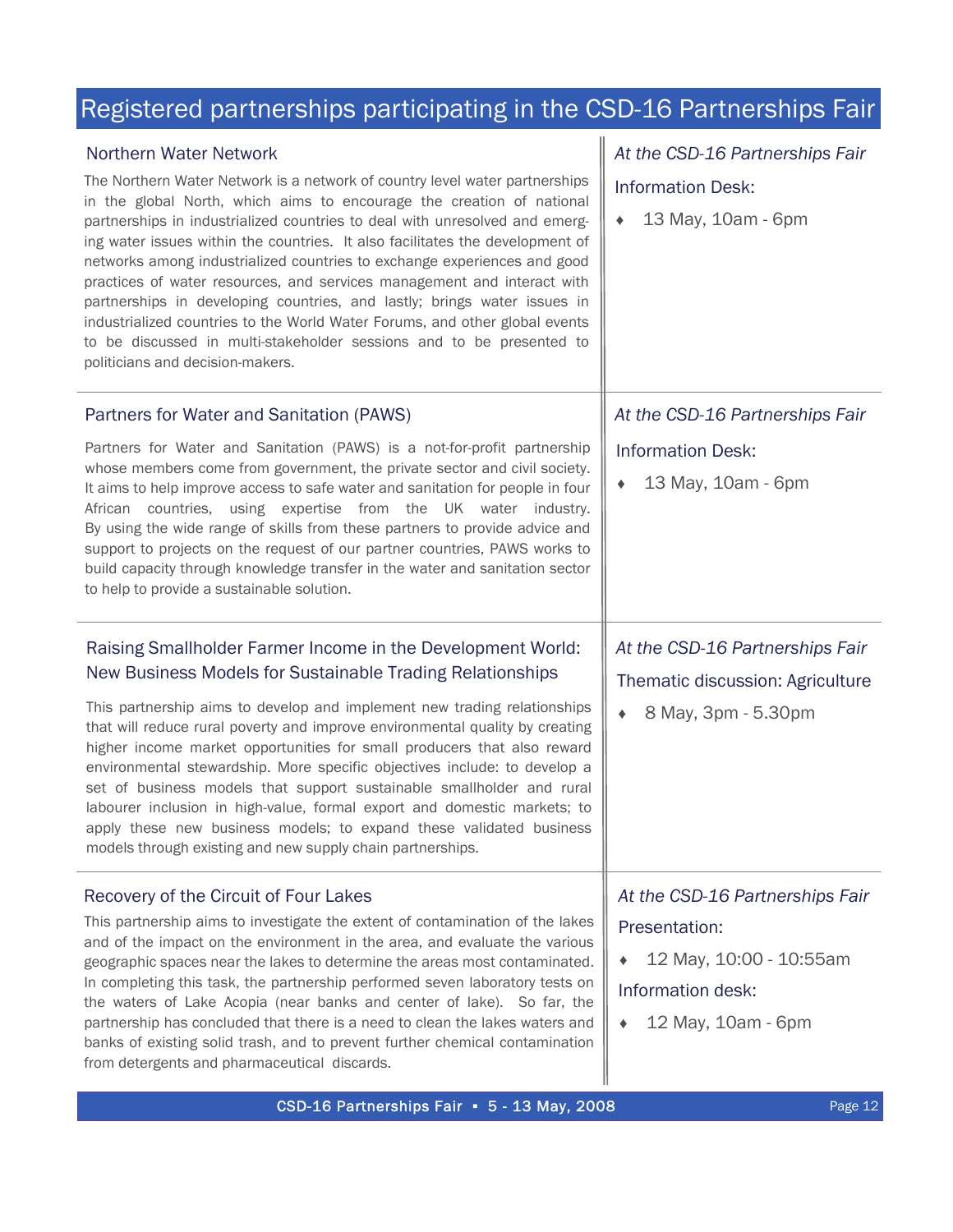## Registered partnerships participating in the CSD-16 Partnerships Fair

The Seed Initiative (Supporting Entrepreneurs in Environment and Development) aims to inspire, support and build the capacity of locally-driven entrepreneurial partnerships to contribute to the delivery of the Millennium Development Goals and the Johannesburg Plan of Implementation. The initiative focuses on 'business as unusual' - innovative action delivering real solutions through project cooperation among small and large businesses, local and international NGOs, women's groups, labour organizations, public authorities and UN agencies, and others working in the field of sustainable development.

## SIDS Partnership: Implementation of New Technologies for Sustainable Development

The SIDS Partnership for Implementation of New Technologies for Sustainable Development, brings together United Nations Agencies with a focus on Small Island Developing States (SIDS), SIDS governments, non governmental organizations, and the private sector to raise awareness and funding for the implementation of new, underutilized, but proven technologies for climate change adaptation and mitigation, renewable energy production, restoration of coral reefs and fisheries habitat, restoration of soil fertility, aquaculture, and waste recycling for SIDS.

### Sustainable Agriculture and Rural Development Initiative (SARD) *At the CSD-16 Partnerships Fair*

The SARD Initiative is a multi-stakeholder umbrella framework that engages civil society, governments and intergovernmental organizations to achieve concrete and measurable improvements in the livelihoods and living conditions of the rural poor and the sustainability of their environments. The initiative is facilitated by FAO but led by civil society. Since its launched in 2002, SARD has aimed to improve access of the poor to critical resources for SARD; improve agro-ecological and ecosystem approaches, and; promoted fairer and more decent conditions of employment in agriculture among other things.

## Vinyl 2010

This partnership was set up to provide the organizational and financial infrastructure to manage and monitor the actions undertaken as part of the Voluntary Commitment of the European PVC industry's 10-year plan. The initiative's main objectives include:

- ♦ To manage initiatives that put European PVC industry commitments into practice;
- ♦ Bring the whole industry together: resin manufacturers, plastic converters, and producers of stabilizers and plasticizers; and,
- Pursue recycling and other ways to dispose of industrial and postconsumer waste.

# The SEED Initiative **At the CSD-16 Partnerships Fair At the CSD-16 Partnerships Fair**

## Presentation:

13 May, 12:00 - 12:55pm

## Information desk:

• 12 May, 10am - 6pm

## *At the CSD-16 Partnerships Fair*  Presentation:

♦ 13 May, 10:00 - 10:55 am

## Information Desk:

♦ 12 May, 10am - 6pm

Plenary discussion: Major groups and Partnerships initiatives

♦ 9 May, 4.30pm - 6pm

## Presentation:

♦ 9 May, 12:00 - 12:55 pm

## *At the CSD-16 Partnerships Fair*

## Presentation:

♦ 9 May, 10:00 - 10:55 am

## Information Desk:

♦ 9 May, 10 am - 6pm